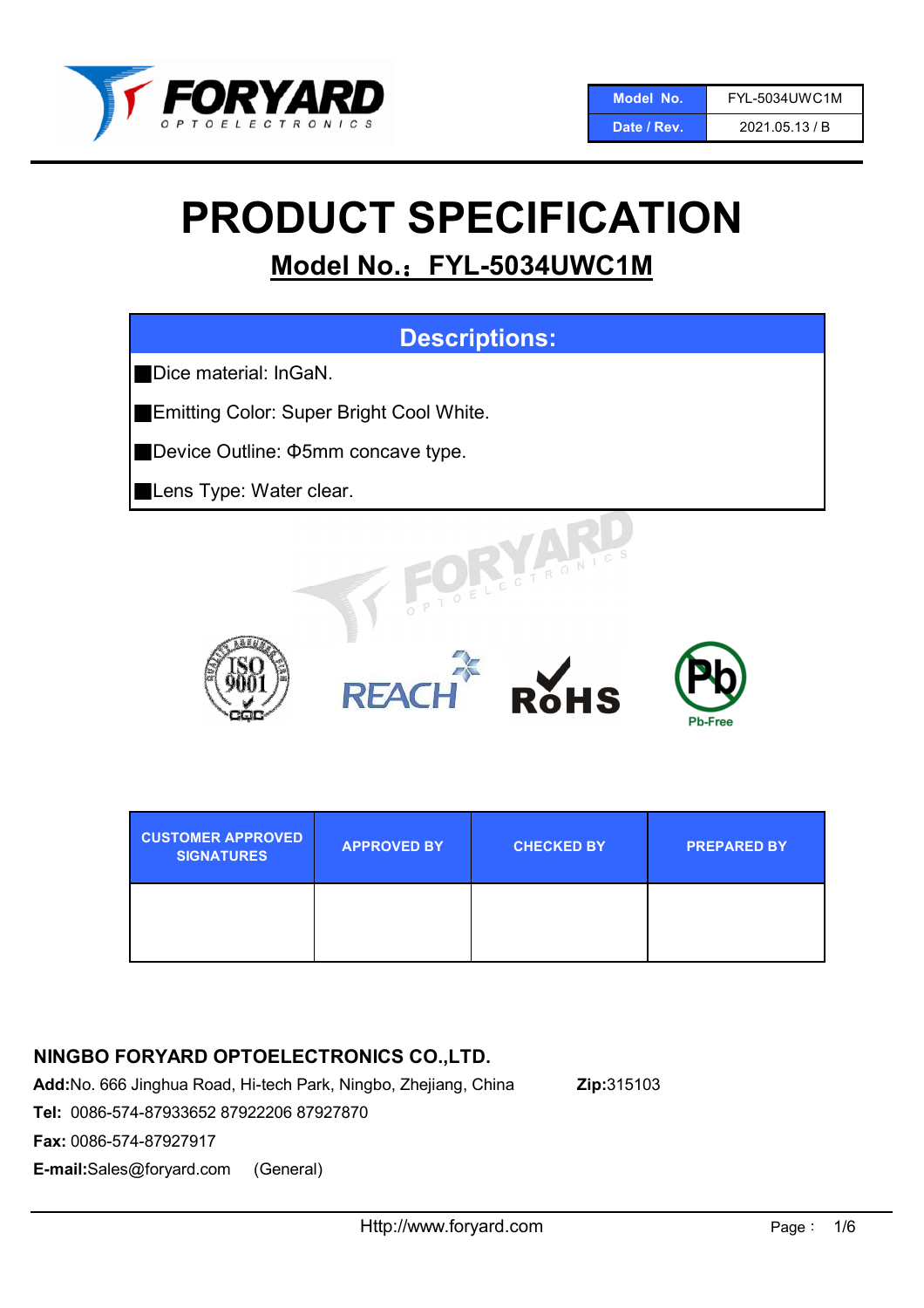

| Model No. | <b>FYL-5034UWC1M</b> |
|-----------|----------------------|
|           |                      |

Date / Rev. 2021.05.13 / B

#### Model No.: FYL-5034UWC1M

#### ■ Features

- 1.Low power consumption.
- 2.High efficiency.
- 3.General purpose leads.
- 4.High intensity.
- 5.RoHs compliant.

# ■ Package configuration



#### Notes:

- 1. All dimensions are millimeters (inches)
- 2. Tolerance is ±0.25mm(.010") unless otherwise noted.
- 3. The specifications, characteristics and technical data described in the datasheet are subject to change without prior notice.
- 4.The drawing is different from the actual one, please refer to the sample.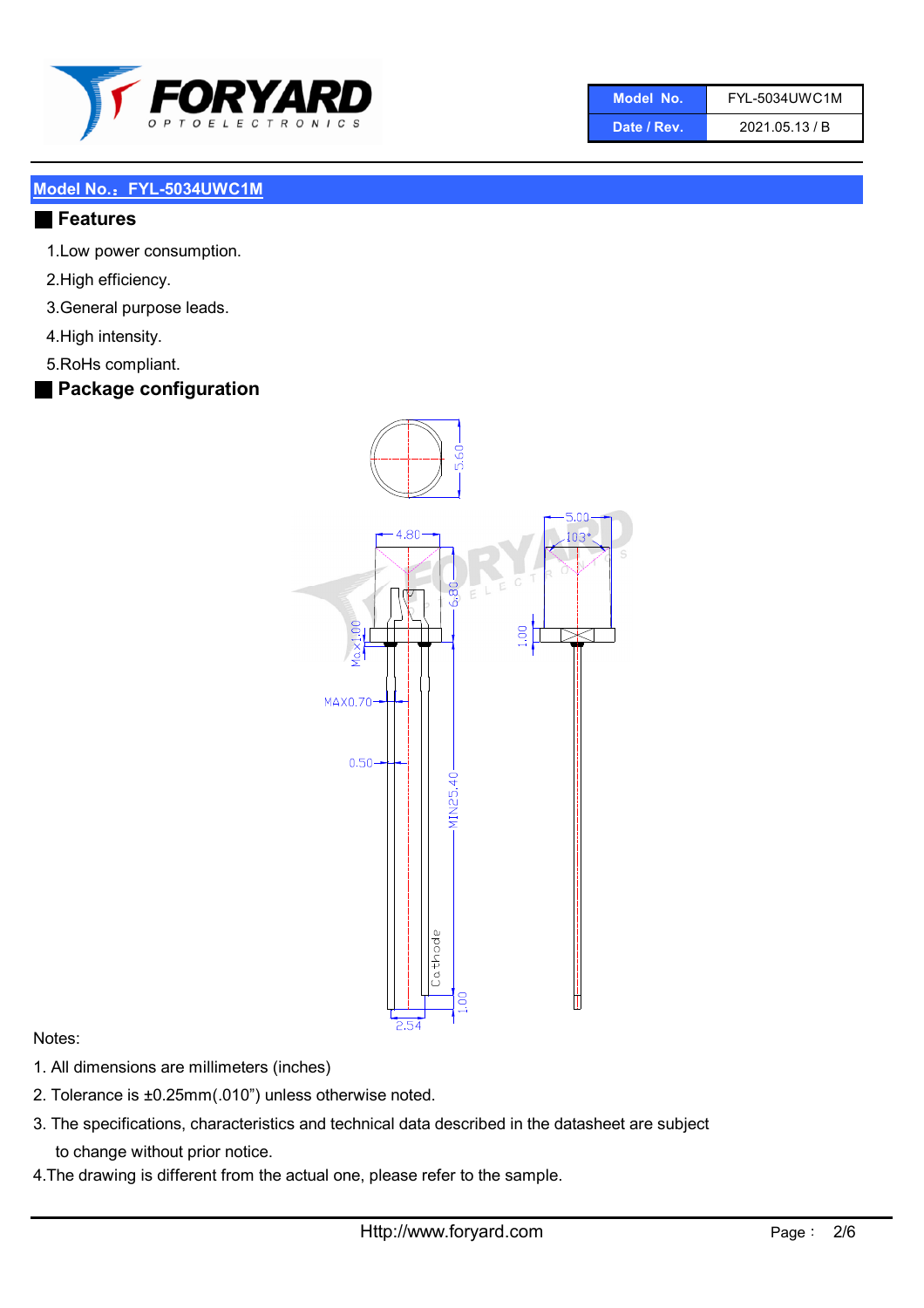

| Model No.   | <b>FYL-5034UWC1M</b> |
|-------------|----------------------|
| Date / Rev. | 2021.05.13 / B       |

# ■ Absolute Maximun Ratings(Ta=25°C)

| Parameter                                                 | MAX.                                | Unit                                 |
|-----------------------------------------------------------|-------------------------------------|--------------------------------------|
| Power Dissipation                                         | 100                                 | mW                                   |
| Peak Forward Current (1/10 Duty Cycle, 0.1ms Pulse Width) | 100                                 | mA                                   |
| <b>Continuous Forward Current</b>                         | 30                                  | mA                                   |
| Derating Linear From 50°C                                 | 0.4                                 | $mA$ <sup><math>\circ</math></sup> C |
| Reverse Voltage                                           | 5                                   | v                                    |
| <b>Operating Temperature Range</b>                        | -40 $\degree$ C to +85 $\degree$ C  |                                      |
| Storage Temperature Range                                 | $-40^{\circ}$ C to $+100^{\circ}$ C |                                      |
| Lead Soldering Temperature[4mm(.157") From Body]          | 260℃ for 5 Seconds                  |                                      |

## ■ Typical Electrical &Optical Charcteristics(Ta=25°C)

| Parameter                       | Symbol                  | Min. | Typ.        | Max.  | <b>Unit</b> | <b>Test Condition</b> |
|---------------------------------|-------------------------|------|-------------|-------|-------------|-----------------------|
| Luminous Intensity              | $I_{\rm V}$             | 1200 | 1800        | 3000  | mcd         |                       |
| <b>Viewing Angle</b>            | $2\theta_{1/2}$         |      | $130^\circ$ | ---   | Deg         |                       |
| <b>Color temperature</b>        | <b>CCT</b>              | 6000 | 9500        | ---   | Κ           | $IF = 20mA$           |
|                                 | X                       | 0.32 | 0.285       | ---   |             |                       |
| <b>Chromaticity coordinates</b> | Y                       | 0.32 | 0.285       | $---$ |             |                       |
| Forward Voltage                 | $\mathsf{V}_\mathsf{F}$ | 2.6  | 3           | 3.4   | V           |                       |
| <b>Reverse Current</b>          | <sup>I</sup> R          | ---  | ---         | 10    | μA          | VR=5V                 |

#### Note:

1.Luminous Intensity is based on the Foryard standards.

#### 2.Pay attention about static for InGaN

#### ■Luminous Intensity Guide (Unit: mcd) @IF=20mA

| Code                    | W8        | W9        | W <sub>10</sub> | W11       |
|-------------------------|-----------|-----------|-----------------|-----------|
| Luminous Intensity(mcd) | 1200~1500 | 1500~1800 | 1800~2200       | 2200~3000 |

Tolerance of measurement of luminous intensity is ±15%

#### ■ Forward Voltage Guide (Unit: V) @IF=20mA

| Code               | V6          | V <sub>7</sub> | V8          | V9          |
|--------------------|-------------|----------------|-------------|-------------|
| Forward Voltage(V) | $2.6 - 2.8$ | $2.8 - 3.0$    | $3.0 - 3.2$ | $3.2 - 3.4$ |

Tolerance of measurement of forward voltage is ±0.1V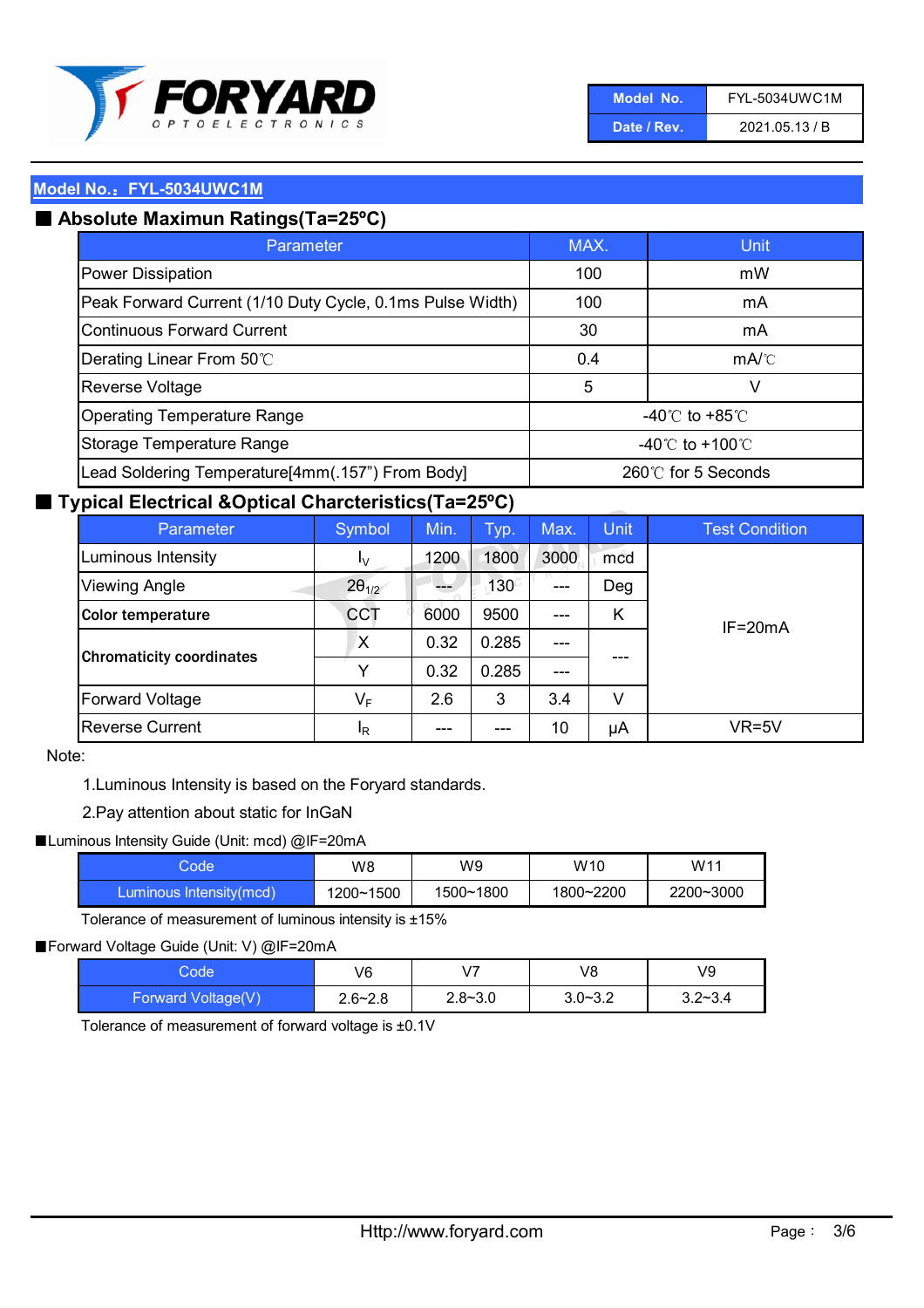

| Model No.   | <b>FYL-5034UWC1M</b> |
|-------------|----------------------|
| Date / Rev. | 2021.05.13 / B       |

# ■Chromaticity Coordinate Grade of White Chip-LED Products

Test Condition:If=20mA,Ta=25℃



|    | Χ | 0.3200 | 0.3360 | 0.3276 | 0.3118 |    | Χ | 0.3118 | 0.3276 | 0.3192 | 0.3037 |
|----|---|--------|--------|--------|--------|----|---|--------|--------|--------|--------|
| F2 | v | 0.3480 | 0.3420 | 0.3292 | 0.3353 | E5 | v | 0.3358 | 0.3292 | 0.3163 | 0.3227 |
| E2 | Χ | 0.3037 | 0.3192 | 0.3108 | 0.2955 | D5 | Χ | 0.2955 | 0.3108 | 0.3023 | 0.2873 |
|    | v | 0.3227 | 0.3163 | 0.3035 | 0.3100 |    | v | 0.3100 | 0.3035 | 0.2907 | 0.2973 |
| D2 | Χ | 0.2873 | 0.3023 | 0.2939 | 0.2792 | C5 | Χ | 0.2792 | 0.2939 | 0.2855 | 0.2710 |
|    | v | 0.2973 | 0.2907 | 0.2778 | 0.2847 |    | v | 0.2847 | 0.2778 | 0.2650 | 0.2720 |
| C2 | Χ | 0.2710 | 0.2855 | 0.2771 | 0.2628 | B5 | Χ | 0.2628 | 0.2771 | 0.2687 | 0.2547 |
|    | v | 0.2720 | 0.2650 | 0.2522 | 0.2593 |    | v | 0.2593 | 0.2522 | 0.2393 | 0.2467 |
| B2 | Χ | 0.2547 | 0.2687 | 0.2602 | 0.2465 | A8 | Χ | 0.2465 | 0.2602 | 0.2518 | 0.2383 |
|    | v | 0.2467 | 0.2393 | 0.2265 | 0.2340 |    | v | 0.2340 | 0.2265 | 0.2137 | 0.2213 |
| A5 | Χ | 0.2383 | 0.2518 | 0.2434 | 0.2302 | A2 | Χ | 0.2302 | 0.2434 | 0.2350 | 0.2220 |
|    | v | 0.2213 | 0.2137 | 0.2008 | 0.2087 |    | v | 0.2087 | 0.2008 | 0.1880 | 0.1960 |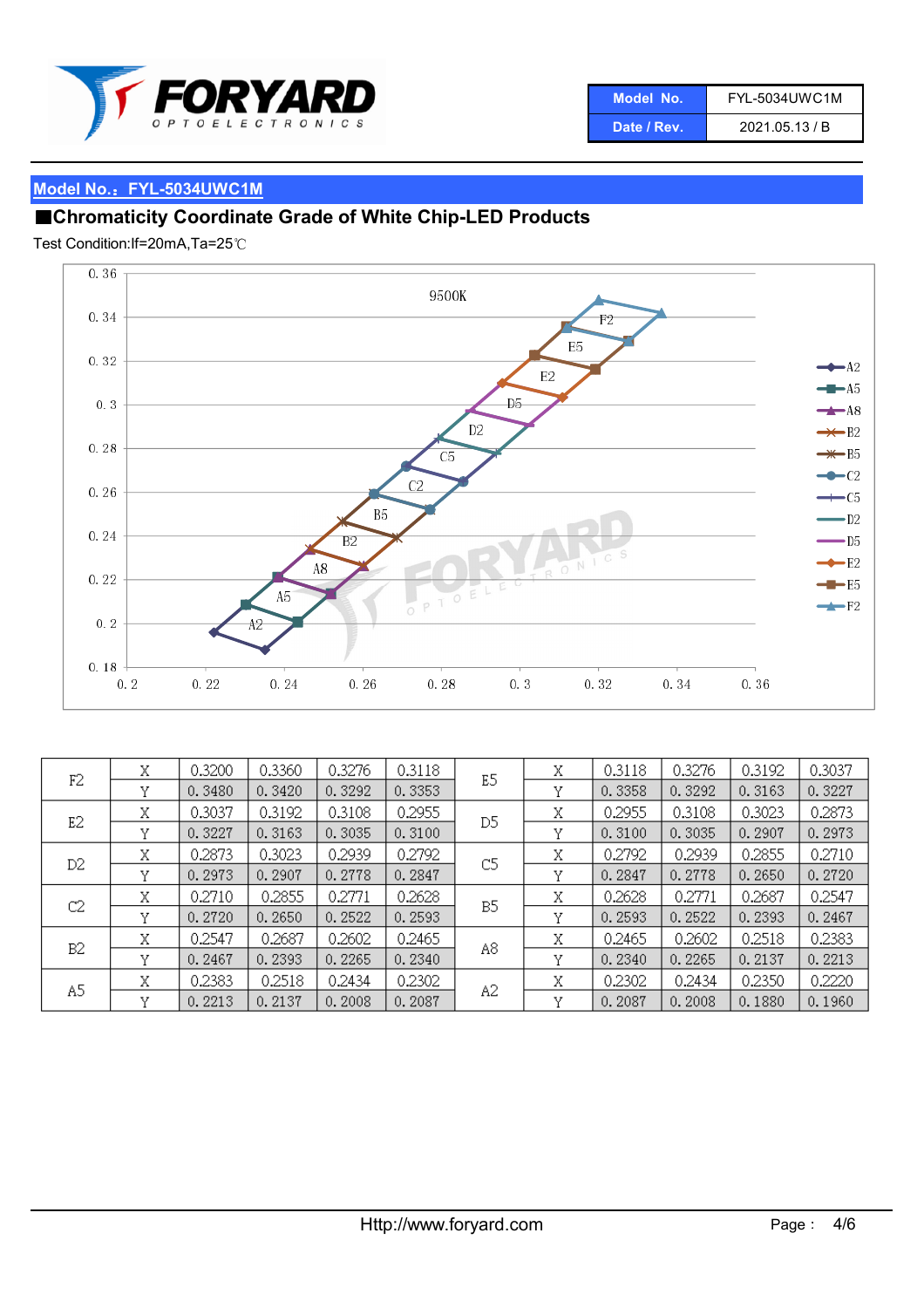

| Model No.   | FYL-5034UWC1M  |
|-------------|----------------|
| Date / Rev. | 2021.05.13 / B |

# ■ Typical Eletrical/Optical Characteristics Curves(Ta=25°C Unless Otherwise Noted)



■ Radiation pattern